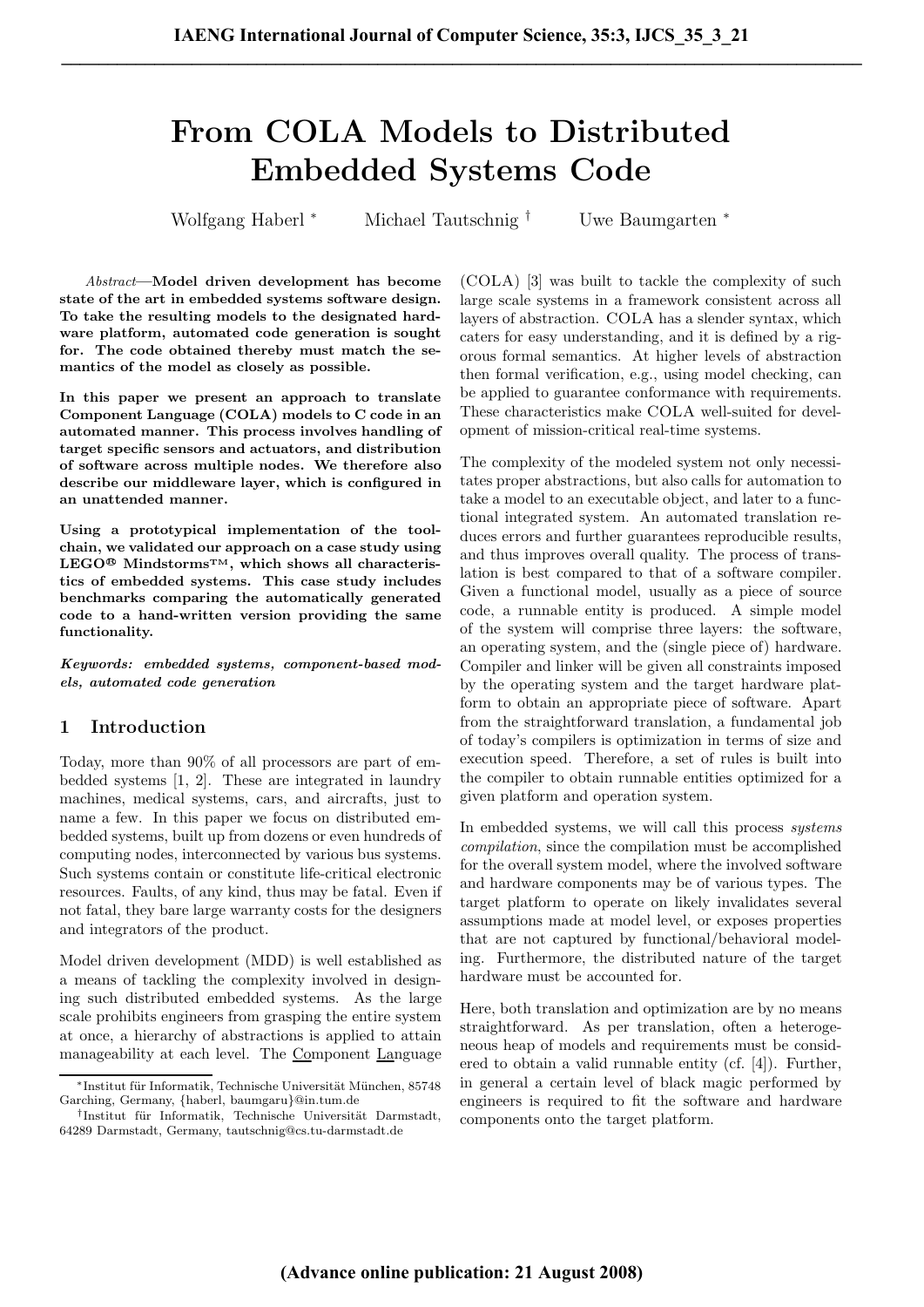

Figure 1: Systems compilation steps

In this paper, we focus on automation of the translation steps, and consider local optimizations only. Additional system-wide optimizations based on this framework are discussed in [5]. The process of automated systems compilation is outlined in Figure 1. Using COLA, we need not handle a multitude of heterogeneous models, but rather benefit from the consistent modeling formalism and start with a single, behavioral, model. It contains a clustering (see Section 3.5), which defines the tasks that must be allocated to hardware nodes, which are captured by the platform model. Therefrom, and based on the formal semantics of COLA, we generate C code that may be compiled (using an ordinary software compiler) for a target platform. As part of systems compilation, task allocation and scheduling are computed. Based on this information, the configuration of the middleware layer, which handles all communication, is generated automatically. At this point, the obtained executables are tailored towards the specific platform and require no further manual intervention before effective deployment (flashing) to the target hardware system.

#### **1.1 Related work**

Being the favorite approach, there is extensive tool support for graphical modeling, e.g., MATLAB/Simulink, ASCET-SD, or SCADE, which is based on Lustre [6]. Furthermore, the Unified Modeling Language (UML) has become an industry standard that includes means for component-based modeling. Initially targeted at avionic systems, the Architecture Analysis and Design Language (AADL) [7] also offers well-defined models aimed at industrial applications.

In a tool-backed MDD process, however, not only behavioral modeling is sought for, but several views of the complete system must be distinguished. Following the nomenclature of Pretschner et al. [8], behavioral models form the logical architecture. The description of the target hardware platform and other non-functional requirements then comprise the technical architecture. The latter is usually excluded in the modeling formalisms mentioned above, or rather, focused on with a lack of description of the logical layer. This kind of lower abstraction is applied, e.g., in the Metropolis project [9] and the CARAT toolkit [10]. An approach aiming at both layers is that of the VERTAF framework [11].

COLA initially also focused on the logical layer. Meanwhile it was extended to include a hardware model and further means to describe the technical architecture in a consistent formalism. This enables the COLA based process to include allocation and scheduling of software to a given hardware platform, rather then just coding single tasks. Whenever a platform description is available, executable code may be generated from the behavioral (graphical) models. Examples of such compilers include TargetLink, Real-Time Workshop/Embedded Coder, ASCET-SC, and SCADE Drive. An overview and comparisons of these tools have been presented by Reuter [12] as well as Wybo and Putti [13].

#### **1.2 Automated code generation**

As included in the requirements expressed by Whalen and Heimdahl [14], ensuring correctness of the translation requires both the source and the target language to have a rigorous formal semantics. While this is hardly viable for the target language C, our source language COLA provides these. Consequently, we only rely on a subset of C and a template-like set of transformation rules such that preservation of behavior of the generator remains easy to check. At this point it should be noted that COLA has a slender syntax and thus requires only a small number of transformation rules. The elements of COLA are introduced in Section 2.

Correctness of a distributed system not only relies on the semantically correct transformation of parts of the model into C code, but on the interaction of tasks. A COLA model is intended to cover complete systems, and thus defines data dependencies between groups of tasks. A cluster is the COLA model representation of a task from the operating systems point of view. As such, a COLA model is partitioned into *clusters* after a first iteration of functional design. Code generation then must take care of inter-cluster communication (see Section 3.5) in a way independent of the allocation, which is performed as a subsequent step in systems compilation. This transparency is enabled by our middleware layer, which has been described in [15].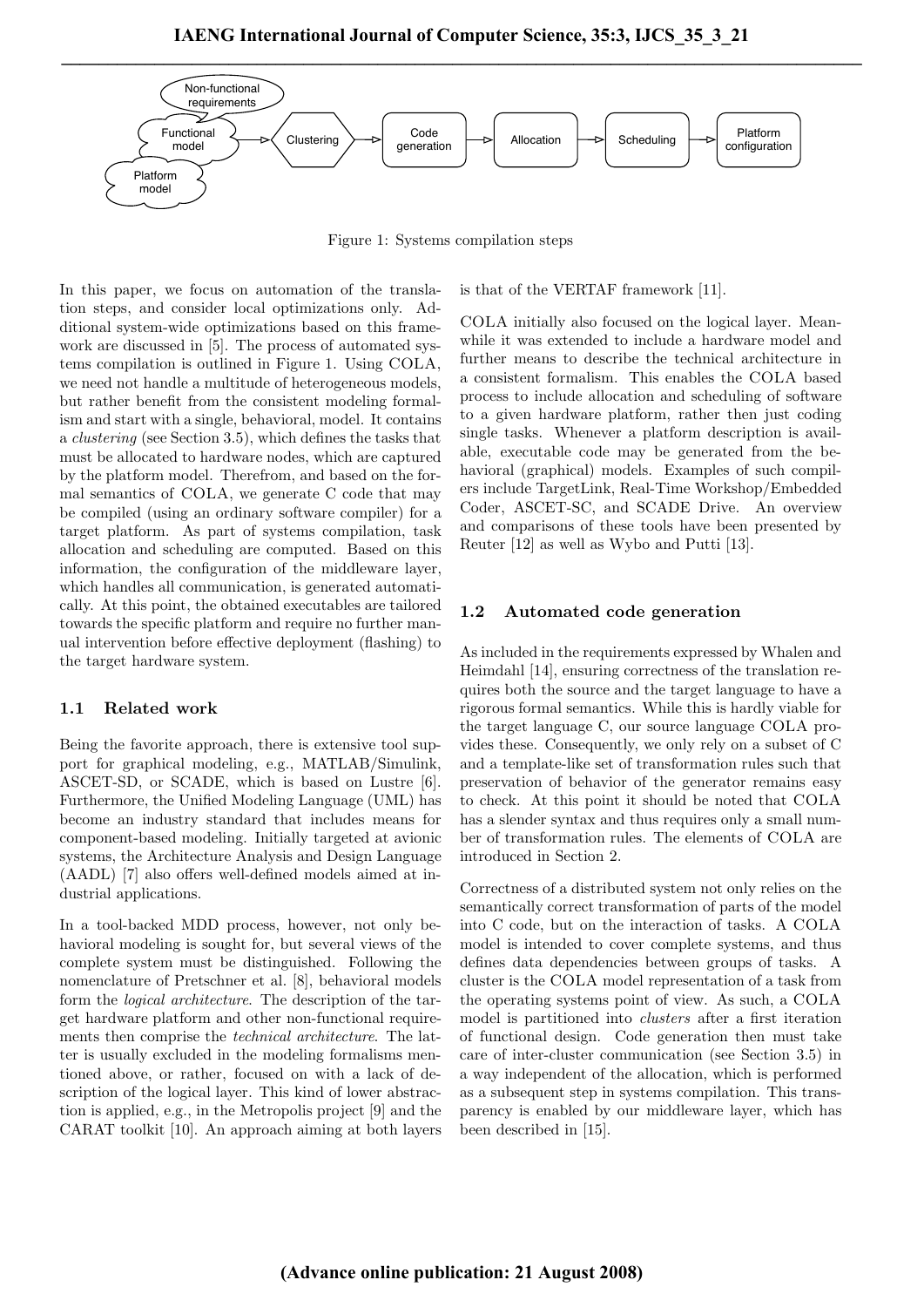# **1.3 Organization**

In the following we first give a short introduction to COLA. In Section 3 the basic rules for compiling such models to C code are described. The steps required to effectively run the generated code on a specific target platform are outlined in Section 4. The results on a case study are presented in Section 5, including considerations of the code efficiency. We conclude with an outlook on possible enhancements.

Throughout the paper we use parts of the model of the case study to illustrate the abstract transformation steps.

# **2 Overview of COLA**

The key concept of COLA is that of units. These can be composed hierarchically, or occur in terms of blocks that define the basic (arithmetic) operations of an application.

Each unit has a set of typed ports describing the interface. These ports form the signature of the unit, and are categorized into input and output ports. Units can be used to build more complex components by building a network of units and by defining an interface to such a network. The individual connections of sub-units in a network are called channels and connect an output port with one or more suitably typed input ports (cf. [16]).

In addition to the hierarchy of networks, COLA provides a decomposition into automata (i. e., finite state machines, similar to Statecharts [17]). If a unit is decomposed into an automaton, each state of the automaton is associated with a corresponding sub-unit, which determines the behavior in that particular state. This definition of an automaton is therefore well-suited to partition complex networks of units into disjoint operating modes (cf. [18]), the activation of which depends on the input signals of the automaton.

The collection of all units forms a COLA system, which models the application, possibly including its environment. Such a system does not have any unconnected input or output ports as there would be no way to provide input to systems. For effective communication with the environment not describable within the functional COLA model, sources and sinks model connectors to the underlying hardware. Sources are the model representation of sensors, and sinks correspond to actuators of the used hardware platform.

Distributable software modules are specified by clusters, which correspond to tasks at the operating system level. Each cluster has a distinguished root unit. Whenever this is a network or an automaton, the respective subunits become part of the same cluster. Consequently, a cluster cannot have any sub-clusters. Code generation then yields a C source file for each cluster.

# **2.1 Semantics**

COLA is a synchronous data flow language. It is assumed that operations start at the same instant of time and are performed simultaneously with respect to data dependencies. The computation of the system over time can be subdivided into discrete steps, called ticks, and the execution is performed in a stepwise manner over the discrete uniform time-base. Data dependencies are implied by the employed channels. At each step a unit emits new values to the channels connected to its output ports. These values become available immediately for ports connected to the reading side of the channel.

To retain data for a series of ticks, the concept of delays is introduced. These blocks model memory by saving the actual input value and providing the input of the previous tick of the global clock at the output port. At the first tick, where no prior input is available, a default value is used, which is part of the model.

#### **2.2 Stateful vs. stateless units**

In the course of computation a unit may act differently depending on its history. Such units are considered stateful. In COLA only delays and automata retain information of previous computations, whereas all other kinds of units are stateless. Note that an instance of a unit containing a stateful element becomes stateful as well. In code generation we must guarantee both, proper initialization of stateful elements, and communication of the state across a series of clock ticks.

# **3 Coding basic model elements**

In the following we describe the transformation of COLA elements into C code. The mapping is exemplified presenting COLA diagrams and the according code snippets from our case study.

#### **3.1 Units and signatures**

For each unit found in the given system, the code generator creates a C function with an appropriate signature. As COLA units may carry more than one output port in their signature, the resulting code has to offer an equivalent concept. We decided to include a variable of appropriate type for each input and output port of the unit in the function's signature. The C types corresponding to the type names used in the model are therefor predefined in the code generator. All variables are passed as pointers i.e., following the call-by-reference paradigm. In case of input ports this saves memory when complex data types are used as the pointer requires only a fixed amount of memory independent of the dimension of the data type pointed to. Plus, for output ports, this is the only way to allow for multiple return values in C. In addition to these variables each signature of a stateful unit includes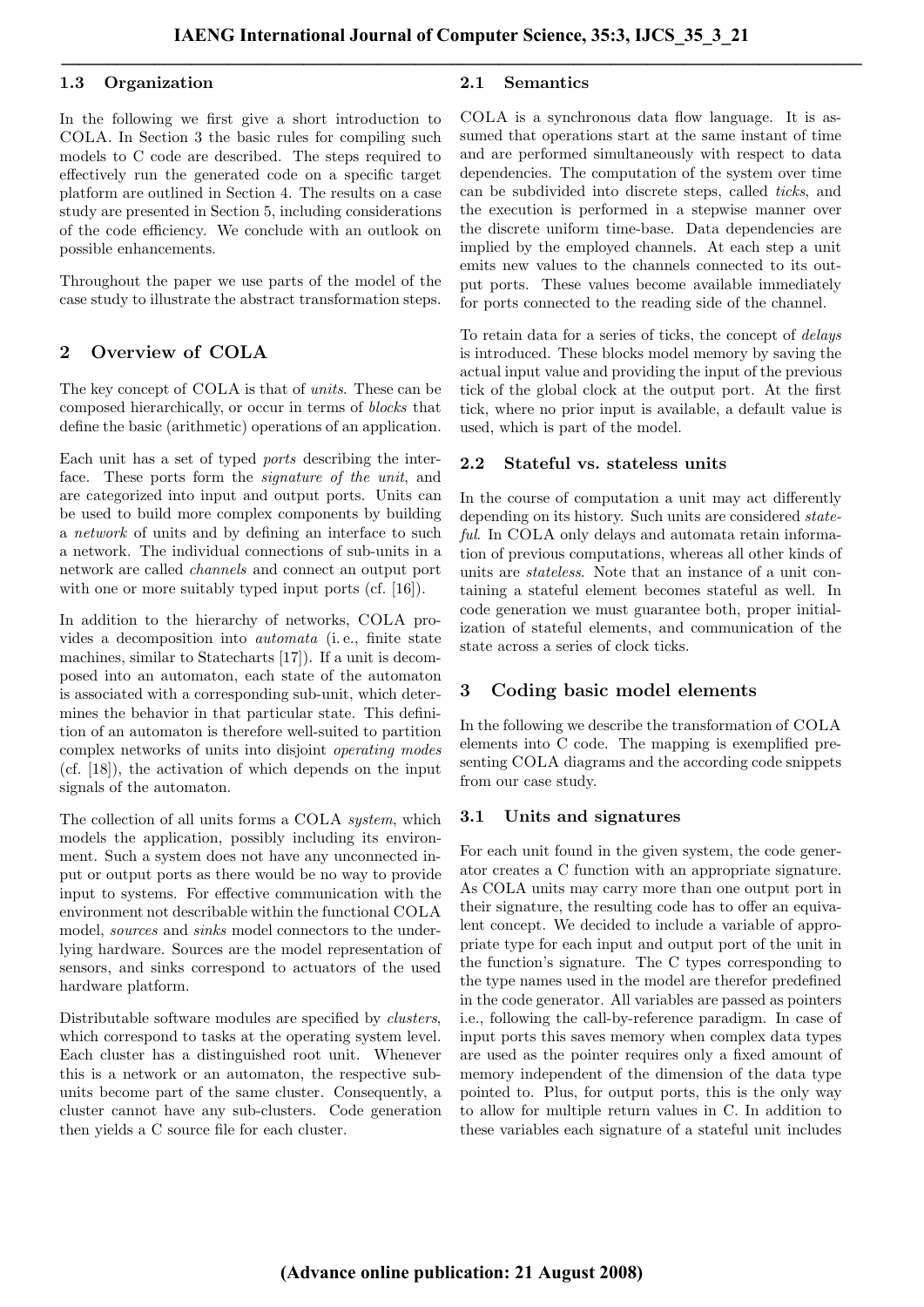a struct named unit state. This struct keeps the actual state of delays or automata. Details on the preservation of the actual state are given in Section 4.1. If neither the unit itself, nor any of its sub-units are stateful, the state struct is superfluous and thus omitted.

In Figure 2 the main network, i.e., the system diagram of the case study used throughout the paper is shown. As can be seen in the diagram, the system consists of twelve units. These are connected using channels, which forward data from the output ports to the designated input ports of the succeeding unit. Listing 1 shows the generated code for Figure 2. The shown parent unit, named net ACC, carries no ports, hence the signature of the according C function is empty. In the following we will explain the construction of the function body for this network.

# **3.2 Networks**



Figure 2: The net ACC diagram

The body of a generated C function implements the related unit's behavior. For a network this means that the generated function for each sub-unit included in the network is called. Of course the sequence of calls has to preserve the order induced by semantics of the data flow. To do so, the set of sub-units provided for the network is searched for units not dependent on other units in the network. Each such unit can instantly be inserted in the resulting C code and removed from the set. This is true for all units which are connected to an input port of the parent unit, to an output port of a unit already coded, or to a unit which represents a constant value, a source or sink, or a delay. The described iteration over the set of sub-units is repeated until the set is empty. Then all sub-units are coded in a sequential order preserving the data flow semantics.

In Listing 1 the preservation of causality according to data flow semantics becomes apparent. The formal semantics for the evaluation order of networks is given in [3], Section 5.3. Looking at the example in Figure 2, six sensors indicated by the DEV<sub>S</sub> prefix in their names can be seen. The input data of these devices, sources in terms of COLA, are read from the middleware in lines

17 through 22. Further there are three sub-units net ui, net rotation, and net radar, which can be evaluated independently. Thus they are called first in the resulting code, cf. lines 23 through 27 in Listing 1. The order of the three calls is arbitrary. Using their results, net acc on off can be executed and then finally the actuators DEV A DISPLAY and DEV A MOTOR are written to. The resulting code is shown in lines 28 through 31 of Listing 1. The last two units are sinks, again indicating interaction with the hardware platform. Sources and sinks are detailed in Section 4.3.

In addition to the evaluation order, the listing shows how each channel connecting two sub-units is realized. A variable is used to pass data from one function call to the next. It is being written to by the ancestor unit and read from by the descendant one.

# **3.3 Automata**

In COLA, automata provide the means of control flow. As described in [3], an automaton's behavior is implemented by the currently active state, which is a unit. For an implementation to determine the active state, first the current state must be known and then possible outgoing transitions must be evaluated. The former is stored in the unit state struct, and transitions are implemented by a sequence of switch ... case ... and if ... else ... statements.

COLA automata describe general Moore-type finite automata [19], but the transformation to C code must yield deterministic behavior. In our current prototypical toolchain it is the responsibility of the modeler to employ only deterministic automata. Further efforts are put in an automated test for non-determinism while assuming data types with finite domains. Note that the problem is undecidable in case of unbounded data types (undecidability of equivalence).

In Figure 3 a COLA unit implemented by an automaton with two states is given. The states are named atm dist 35 check and net emergency. The actual state is changed either if the value of dist equals zero or is greater than zero and depending on the actual state. Listing 2 shows the code for the automaton given in Figure 3.



Figure 3: The atm dist 0 check diagram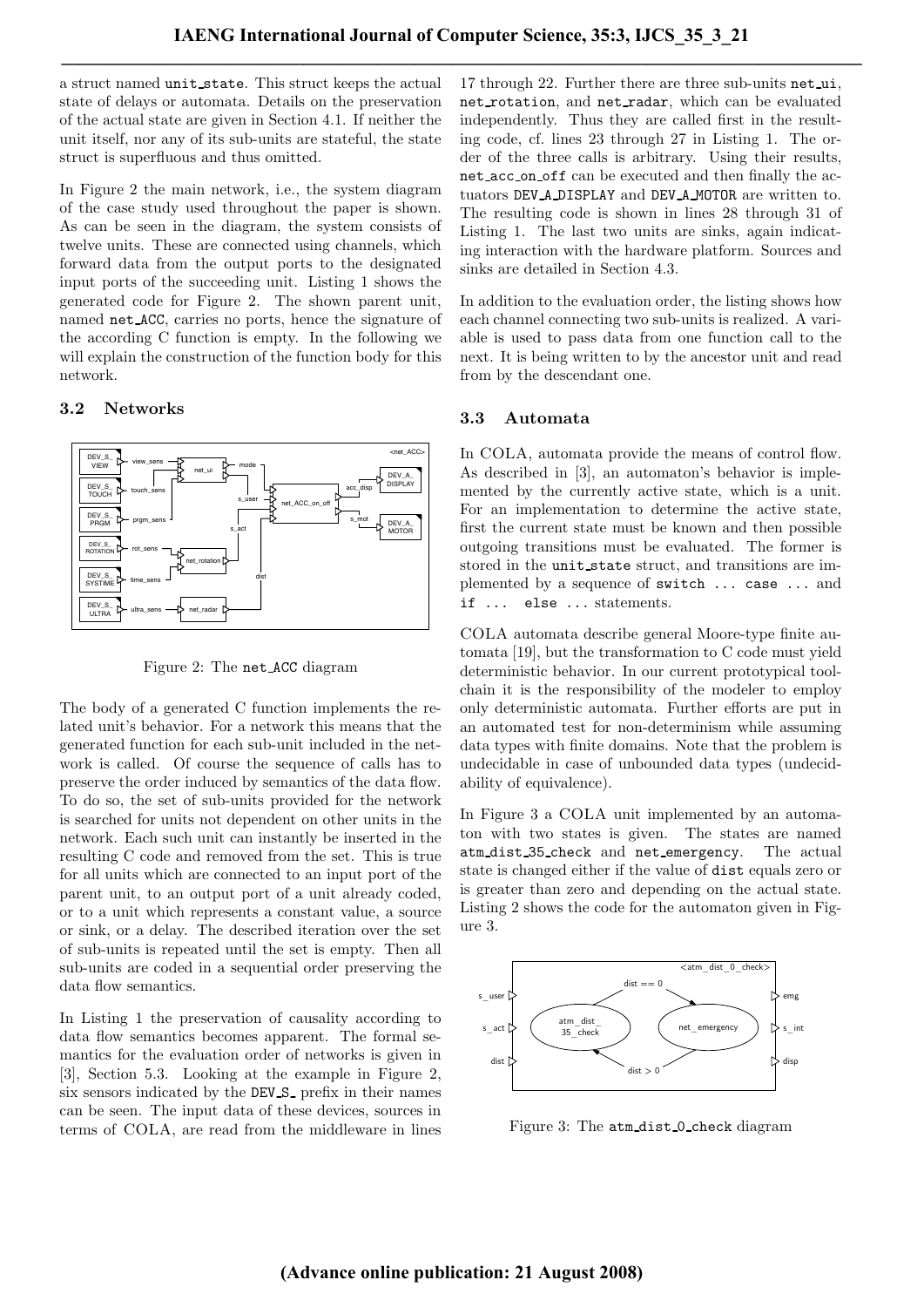```
1 void net_acc ()
2 {
    net_acc_state unit_state;
    4 int s_act_0;
    5 int dist_1;
    6 int mode_2;
    7 int s_user_3 ;
    8 int acc_disp_4 ;
    9 int s_mot_5;
10 int rot_sens_6 ;
11 int time_sens_7 ;
12 int ultra_sens_8;
13 int view_sens_9 ;
14 int touch_sens_10;
15 int prgm_sens_11;
16 mw_restore_task_state(14, & unit_state );
17 mw_receive (2, &rot_sens_6);
18 mw_receive (1, &time_sens_7);
19 mw_receive (3, &ultra_sens_8);
20 mw_receive (5, &view_sens_9 );
21 mw_receive (4, & touch_sens_10);
22 mw_receive (6, & prgm_sens_11);
23 net_rotation200399(&(unit_state.state_rotation200399_num0), & rot_sens_6,
24 &time_sens_7 , &s_act_0 );
25 net_radar200400(&( unit_state . state_radar200400_num1), & ultra_sens_8 , &dist_1 );
26 net_ui200398(&( unit_state . state_userinterface200398_num2), & view_sens_9 ,
27 &touch_sens_10 , &prgm_sens_11 , & mode_2 , & s_user_3 );
28 net_acc_on_off200401(&( unit_state .state_acc200401_num3), & s_user_3 , & s_act_0 ,
29 &dist_1 , &mode_2 , & acc_disp_4 , &s_mot_5 );
30 mw_send (13, &s_mot_5 );
31 mw_send (12, &acc_disp_4 );
32 mw_save_task_state(14, & unit_state );
33 }
```
Listing 1: The net ACC code

During code generation each state of an automaton is given a numeric id. In line 5 the automaton's state is used to decide on the transitions to check and the behavior to process subsequently. Here two states are coded, as can be seen in lines 7 and 19, represented by a caseswitch based on the stored automaton state. In either case the guards for the outgoing transitions are evaluated. A guard is coded as a separate function returning a Boolean result. If one of the guards, called in lines 8 and 20, respectively, in our example evaluates to true, the transition is taken. Thus the automaton's state is changed and the behavior of the target state is executed as exemplified in lines 9 through 15 and 21 through 27, respectively. If in contrast the guards evaluate to false, the behavior of the actual state is processed. In our example this is shown in lines 16 and 28. As mentioned in Section 3.1, the state struct is omitted for stateless units. An example of this approach can be seen in the calls in line 16 and 24.

In Listing 2 the analogousness of the automaton's signature and the signature of its states is apparent. The variables passed to the automaton in line 1 are forwarded to the function calls in lines 12, 16, 24, and 28. The only variable differing is the unit state as it is distinct for each unit.

# **3.4 Functional blocks and delays**

Having only dealt with COLA elements allowing for hierarchical composition so far, we will now describe the coding of blocks. They form the base of the model representing elementary operations and marking the endpoint of the hierarchy. We distinguish functional blocks and timing blocks, i.e., delays. Strictly speaking, sources and sinks are blocks as well, but we defer their discussion to Section 4.3. The functional blocks allow for constants and arithmetic and Boolean operations, while timing blocks provide a means of retaining data over time.



Figure 4: The net rotation diagram

To avoid the function call overhead, all blocks are expanded inline instead of calling a function. An example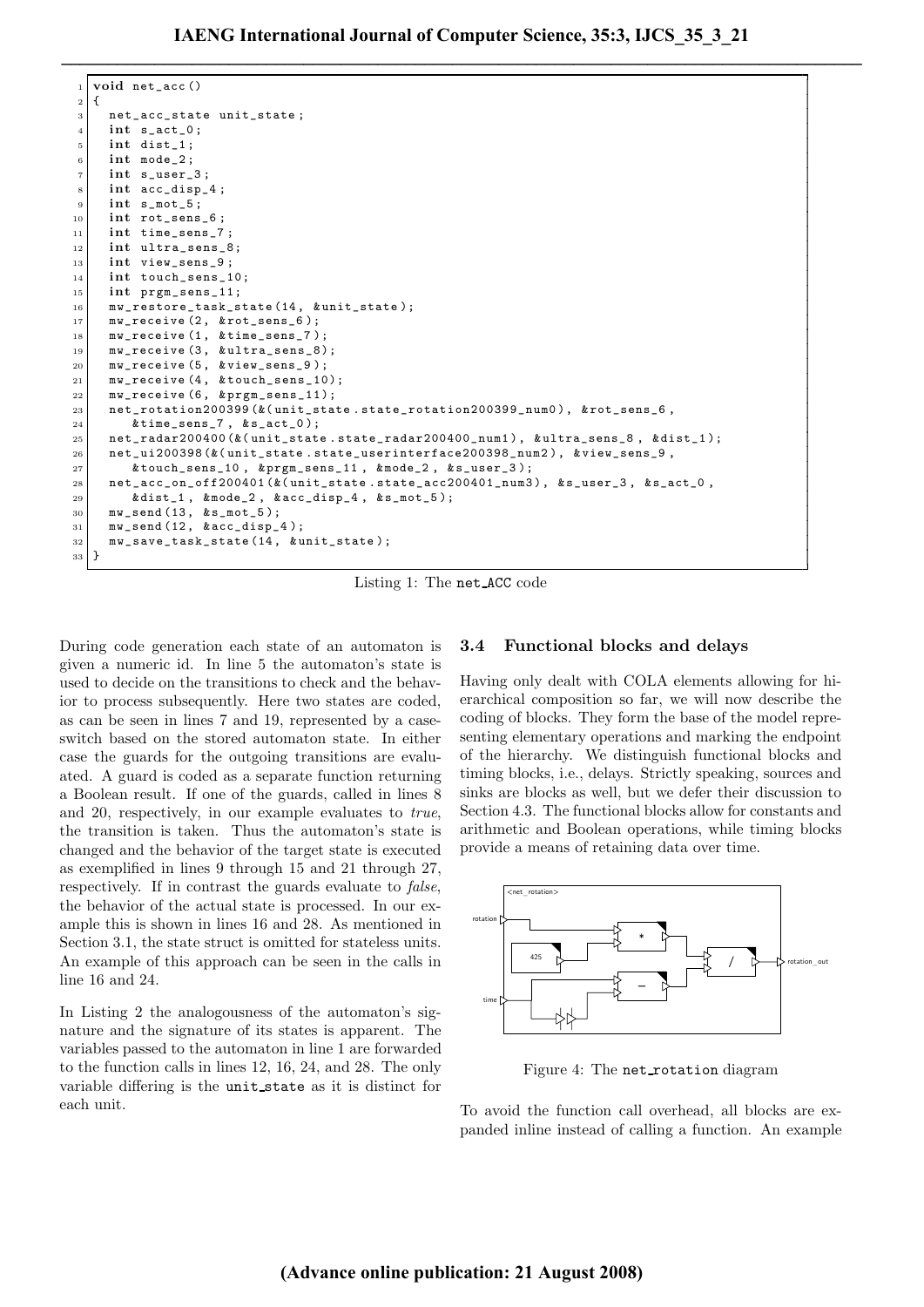**IAENG International Journal of Computer Science, 35:3, IJCS\_35\_3\_21 \_\_\_\_\_\_\_\_\_\_\_\_\_\_\_\_\_\_\_\_\_\_\_\_\_\_\_\_\_\_\_\_\_\_\_\_\_\_\_\_\_\_\_\_\_\_\_\_\_\_\_\_\_\_\_\_\_\_\_\_\_\_\_\_\_\_\_\_\_\_\_\_\_\_\_\_\_\_\_\_\_\_\_\_\_\_**

```
1 void dist_0_check200695(state_dist_0_check200695 * unit_state , int *s_user_in_0 ,
      2 int *s_act_in_1 , int *dist_in_2 , int *emg_out_0 , int *s_int_out_1 , int *disp_out_2 )
  \mathfrak{c}4 int guard_result;
5 switch(unit_state ->atm_state )
6 {
7 case 0:
        emergency_guard200747(s_user_in_0, s_act_in_1, dist_in_2, &guard_result);
        9 i f (guard_result)
10 \quad 5 \quad 411 unit\_state -\lambda atm\_state = 1;12 atm_dist_35_check200787 (&(unit_state->state_dist_gt_0_behavior200787_num1),
13 s_user_in_0, s_act_in_1, dist_in_2, emg_out_0, s_int_out_1, disp_out_2);
14 break;
15 }
16 net_emergency200764(s_user_in_0, s_act_in_1, dist_in_2, emg_out_0,
17 s_int_out_1, disp_out_2);
18 break;
19 case 1:
20 dist_35_guard200730(s_user_in_0, s_act_in_1, dist_in_2, & guard_result);
21 i f (guard_result)
22 {
23 unit_state \rightarrow atm_state = 0;
24 net_emergency200764(s_user_in_0, s_act_in_1, dist_in_2, emg_out_0,
25 s_int_out_1, disp_out_2);
\begin{array}{c} 26 \\ 27 \end{array} break;
27 }
28 atm_dist_35_check200787 (&(unit_state->state_dist_gt_0_behavior200787_num1),
29 s_user_in_0, s_act_in_1, dist_in_2, emg_out_0, s_int_out_1, disp_out_2);
30 break;
31 \quad \begin{array}{c} \end{array}32 }
```
Listing 2: Code for atm dist 0 check

of coding blocks and delays is given in Listing 3. It shows the code generated for the diagram in Figure 4. As can be seen, all units in this diagram are marked with a black triangle in the upper right corner, indicating a functional block. A constant block with value 425 is given. It is multiplied with the value delivered by the port rotation and the result divided by the value calculated in the lower part of the diagram. The according code is given in line 4 of Listing 3. The delay included in Figure 4 is depicted by two parallel vertical lines, each of them carrying a port. This timing block functions as a one-step FIFO. It outputs the value given to it during the previous invocation of the network. Thus, in our example, the previous value of port time is delivered. Subsequently the data pending at its input port is stored for the next invocation. The two described working steps of the delay can be seen at the end of line 4 and in line 5 of the listing.

#### **3.5 Clusters**

To partition the model into distributable software units targeted at platforms built from a number of distinct nodes, COLA features the concept of clusters. Each cluster defines a software unit to be scheduled in the resulting system, i.e., a task. To allow for independent scheduling, a C code file has to be generated for each cluster. In Figure 5 a possible clustering of the ACC case study is given. The figure shows nine clusters, of which cluster c7 contains the modeled functionality of the ACC, while the other clusters contain a sensor or actuator each. The clustering of hardware components denotes that these devices also rely upon the assignment of a communication address for use with the middleware. Further, the reading or writing of data from and to these devices has to be triggered similarly to the execution of application tasks.



Figure 5: The clustered ACC model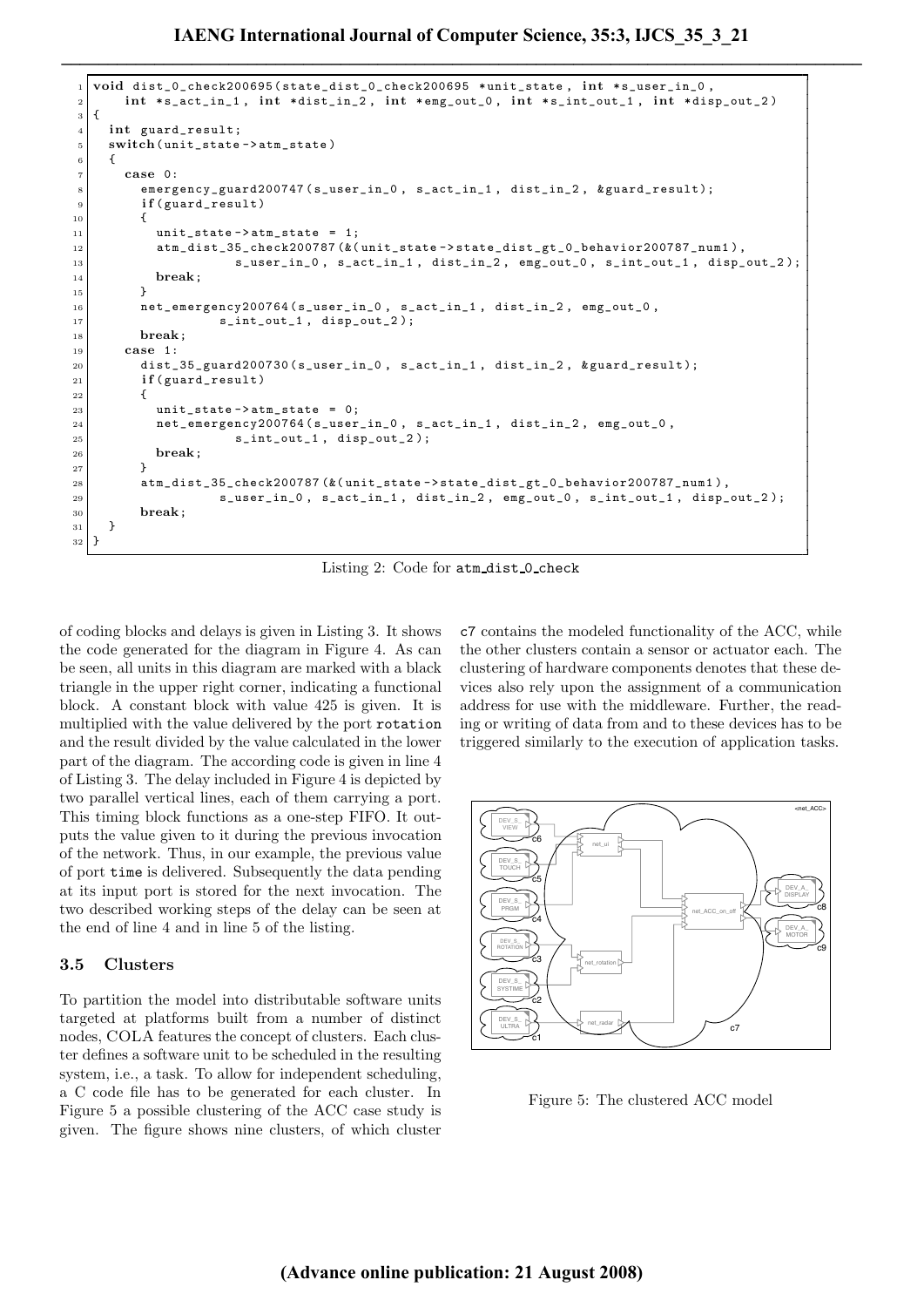```
1 void rotation200399(state_rotation200399 * unit_state , int *rotation_in_0 , int *time_in_1 ,
     2 int *rotation_out_2)
 \mathfrak{c}*rotation_out_2 = ((*rotation_in_0 * 425) / (*time_in_1 - (unit\_state -> delay200513)));
    (unit\_state -> delay200513 ) = *time_in_1 ;6 }
```
Listing 3: Code for net rotation

#### **4 Running the generated code**

The presented code generator implements a part of a model driven system realization demanded for future embedded real-time systems [20]. Assuming the use of a standardized middleware enables for the use of our generator in combination with various platforms. Thus the effort for coupling the application to the underlying hardware is no more demanded to be done separately for every program, but is shifted to the implementation of the middleware. As this layer's interface remains unchanged for every application, the complexity of the application is decreased and the development resources saved can be used to develop a high-quality middleware.

When generating code for embedded hardware, the question of how to execute the code arises. First of all, of course, the code has to be compiled using a valid C compiler for the intended target platform. But there are other prerequisites for enabling the applicability of the code. One important point is data retention for stateful tasks. Furthermore the communication between modeled entities must be ensured, even when distributed to different computing nodes. Besides that, another point is the access of sensor and actuator values. In the following we will present our solutions to these problems using a middleware layer.

#### **4.1 Preserving the actual state**

In COLA we currently consider delays and automata as the only stateful units. A delay keeps its actual value from one invocation of the enclosing unit to the next. Analogously, an automaton maintains its actual state from one invocation to the next. In case of an automaton or network this is also true for all sub-units contained in any of their implementing units.

As we generate tasks for the target operating system, we need to find a means of initializing and storing data. We address this problem by defining a struct for every unit containing its state, which retains the values of all contained delays and each automaton's active state number. Further, instances of the respective structs of all sub-units of the unit are included. We have a struct for the top-level unit, i.e., the system, code is generated for. As stated before this struct contains nested structs for all stateful sub-units. During startup, the struct is initialized with default values specified in the model. Later on, this top-level struct is read from the middleware by the task at the beginning of every invocation, as shown in line 16 in Listing 1. The modified struct is written back to the middleware at the end of the task (line 32). The middleware maintains an appropriate amount of memory for every task.

#### **4.2 Inter-cluster communication**

Regarding today's embedded real-time systems, these are often distributed systems, consisting of dozens or more nodes interconnected using various bus systems. To enable the use of our approach in such large scale systems, communication links, i.e., channels specified in the COLA model, must be mapped to communication primitives between the nodes. For this purpose we employ our middleware. Its task is the mapping of logical addresses, which are in numeric format, to real hardware addresses of the underlying communication systems.

Figure 6 depicts the inter-cluster communication via our middleware. Task 1 allocated on node 1 sends a message with numerical address 42. All other tasks in the system can subsequently receive the datum using this address. The middleware distributes the datum locally as well as remote. The bus communication is realized using broadcasts, thus allowing an arbitrary number of nodes.



Figure 6: Inter-cluster communication via middleware

Besides retaining port connections, the synchronous semantics of the model have to be preserved. To guarantee the timely delivery of data, we chose a time division multiple access (TDMA) scheme for communication similar to the TTA, as presented by Kopetz [21]. Due to the avoidance of collisions in such a system, arrival times of data can be anticipated and the model's causality de-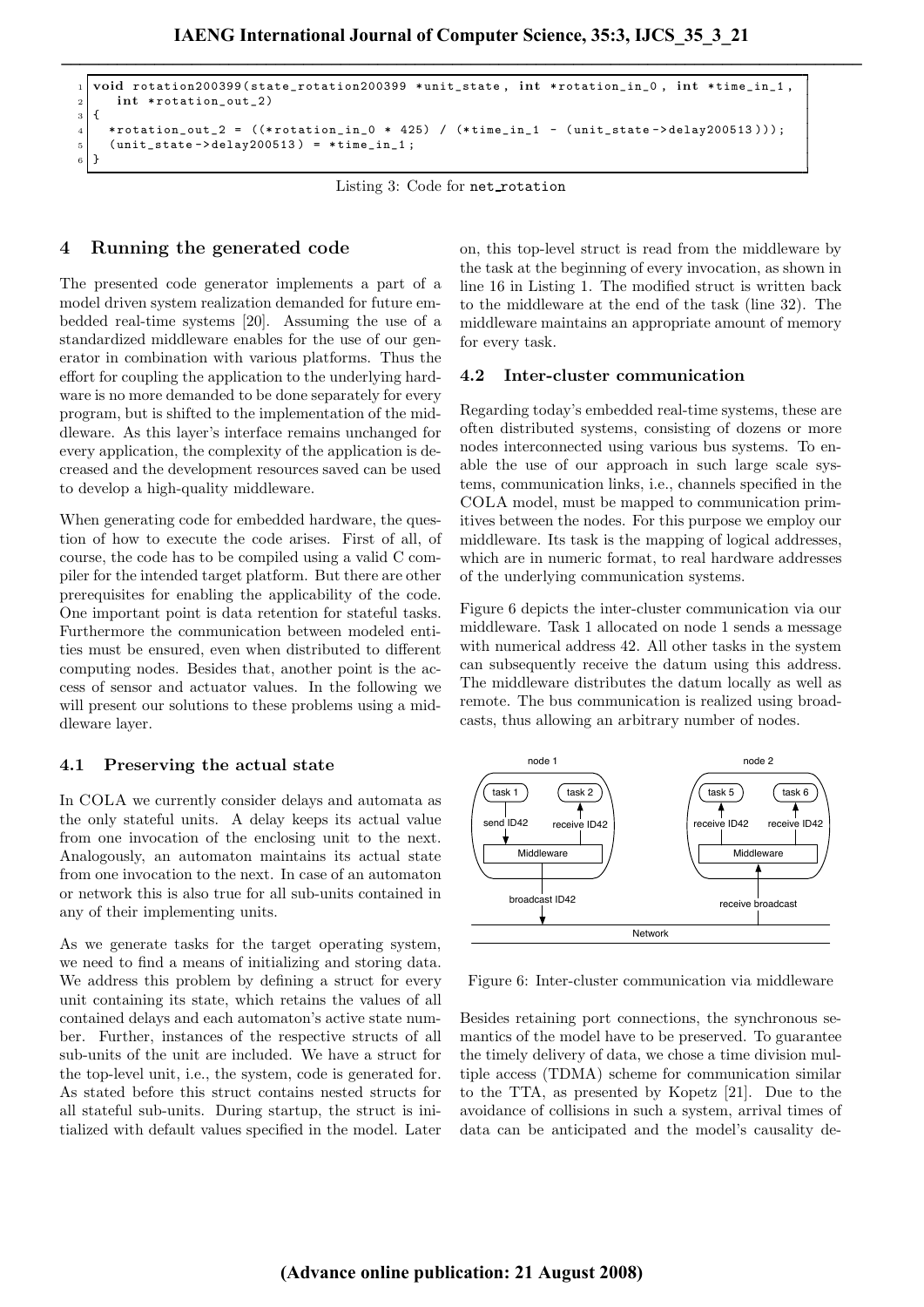# **IAENG International Journal of Computer Science, 35:3, IJCS\_35\_3\_21 \_\_\_\_\_\_\_\_\_\_\_\_\_\_\_\_\_\_\_\_\_\_\_\_\_\_\_\_\_\_\_\_\_\_\_\_\_\_\_\_\_\_\_\_\_\_\_\_\_\_\_\_\_\_\_\_\_\_\_\_\_\_\_\_\_\_\_\_\_\_\_\_\_\_\_\_\_\_\_\_\_\_\_\_\_\_**

mands, as well as timing demands, are fulfilled.

Logical addresses for use by the middleware are generated using a dependency graph [22] covering all clusters of the modeled system. Each node of the graph representing a data buffer is given a numerical address. These addresses are later referred to in the middleware API calls, inserted by the code generator.

#### **4.3 Interfacing sensors and actuators**

Embedded systems in general require a vast amount of of software/hardware interaction. Thus, COLA as a domain-specific language, and consequently code generation, must cater for proper interfaces to sensors and actuators. The synchronous semantics of COLA require that all operations occur instantly, which must thus also be true for hardware interaction. Thus, if for example the model contains sources representing wheel sensors for all four wheels of a car, these sensors are read at the same instant, from the model's point of view, which of course is infeasible in any effective implementation.

To approximate the synchrony assumption in a best effort manner, hardware interaction performed in a batch style. That is, all sensors referenced in the model are read from before executing any application tasks. Consequently, all actuators are written to after execution of tasks has finished. This scheduling cycle is depicted in Figure 7.



Figure 7: Hardware interaction within a scheduling cycle

Similar to inter-cluster communication, the generated code uses  $mw\_receive()$  and  $mw\_send()$  for any hardware interaction. As said before, the calls take the logical address, corresponding to the device in question in this case. The middleware decides on whether the address references a cluster or a piece of hardware according to its configuration. For details, please refer to our middleware description [15]. Examples of interfacing with the devices shown in Figure 2 are found in lines 17 through 22 and 30 plus 31, respectively, of Listing 1.

In contrast to regular COLA blocks, sources and sinks must always have exactly one port. An output port for sensors, delivering the sensor's values and an input port for actuators accepting the calculated value of the control loop algorithm. To avoid the possibility of race conditions, each sensor or actuator may only be inserted once into a COLA model. Since every device features just one port, this demands the developer to explicitly model the control of every concurrent hardware interaction.

# **5 Case study**

To prove the practical viability of our approach, we did a case study using LEGO<sup>®</sup> Mindstorms<sup>TM</sup> controllers as hardware platform, equipped with the Brick $OS<sup>1</sup>$  operating system. The demonstrator should realize the functionality of an adaptive cruise control (ACC) [23]. This is a control device for cars providing the functionality of keeping the car's speed at a value set by the driver, while maintaining a minimum distance to the car driving ahead. A picture of the demonstrator can be seen in Figure 8.



Figure 8: The Mindstorms demonstrator

The presented example is an imitation of the concerns and requirements of automotive design, and does not represent a real set of control algorithms for an actual product or prototype.

# **5.1 Functionality of the demonstrator**

The intended functionality of the demonstrator includes the possibility to turn the ACC on and off. If the device is turned off, the motor speed set by the user is forwarded to the engine control without any modification. The display indicates the current ACC state. By engaging the ACC, the speed and distance regulation are activated. This includes the measurement and comparison of the pace set by the user and the actual measured car velocity. If the desired user speed  $s_{user}$  differs from the actual speed  $s_{act}$ , the target speed for the motor control is corrected by  $(s_{user} - s_{act})/20$ . This results in a speed correction of 5 percent of the difference between actual and desired speed. This regulation is used as long as no object is

 $1$ http://brickos.sourceforge.net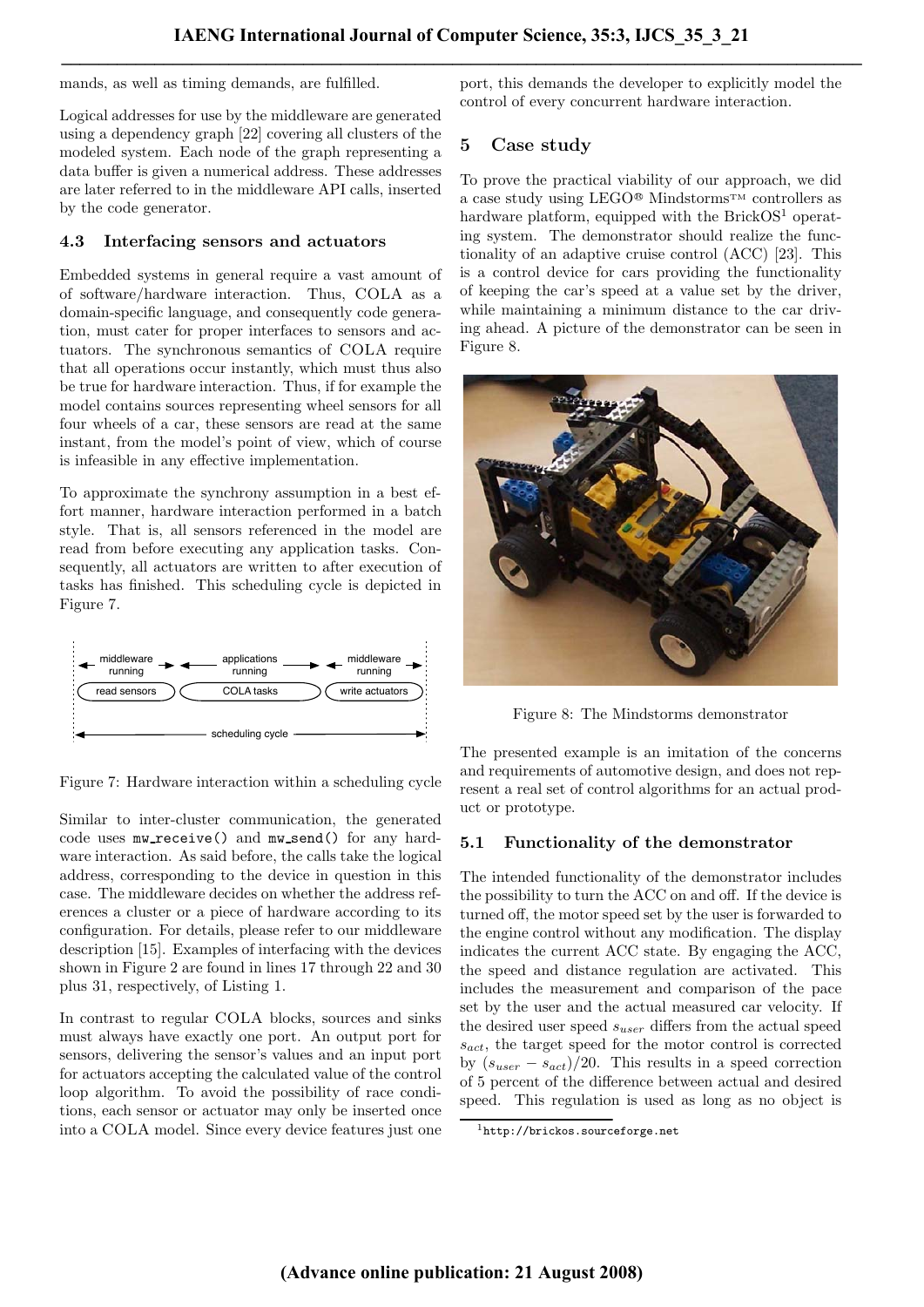detected within 35 centimeters ahead of the car. If the distance drops below this threshold, the actual speed is continuously decreased by 5 percent. The minimum distance allowed constitutes 15 centimeters. If the actual distance is lower, the car performs an emergency stop. After either reducing speed or coming to a halt, the ACC should speed up the car smoothly again, if the obstacle is out of the critical region.

# **5.2 The ACC COLA model**

The implementation of this functionality is severely influenced by the hardware available. The used controller offers only two buttons available for control actions to the programmer. Further, three sensor and three actuator ports are present. For the demonstrator we use the two controller buttons for setting the desired user speed. A touch sensor is employed to switch the ACC on and off. The remaining two sensor ports are used to connect a rotation and an ultrasonic sensor. Two motors are connected to the actuator ports, while the third port was utilized to connect some brake lights.

The top-level network of the ACC COLA model is shown in Figure 2. This network has no ports as all sensors and actuators used for the ACC's operation are included in the network: the buttons DEV S VIEW, DEV S PRGM, the rotation sensor DEV S ROTATION, the system clock DEV S TIME, the touch sensor DEV S TOUCH, and the distance sensor DEV\_S\_RADAR. The actuators of the network are the controller's display DEV A DISPLAY and the motor control DEV A MOTOR. As described in Section 4.3 these blocks are coded as mw\_receive() and mw\_send() statements, e.g., the call to DEV A MOTOR would be transformed into mw\_send(13, &s\_mot\_5) where s\_mot\_5 is the calculated output for the motor speed. The address 13 is the numeric middleware address assigned for this actuator. The middleware forwards the receive and send calls to hardware driver calls provided by BrickOS, which in turn provide sensor values or modify some actuator state.

As this case study was intended to be executed on a single node, i.e., a mindstorms controller, we chose the clustering presented in Figure 5. All parts of the network to be implemented in software were put into a single cluster. As no distribution is possible using a single brick, the generation of a single task results in the fastest system possible for the given model. This avoids the—in this case—unnecessary middleware communication overhead of a distributed solution. Consequently the comparison of runtimes against a hand-written version of the ACC presented in Section 5.4 was facilitated, as the manual implementation was also realized as a single task. Thus the resulting runtimes are less influenced by OS and communication overhead, and the results rather depend on efficiency of the compared application code.

For a distributed system, a more fine-grained clustering

might be favorable.

### **5.3 Code efficiency**

Embedded systems typically provide limited amounts of memory and processing speed. Thus the code executed must be small and predictable in its memory usage. This applies to the amount of coded instructions as well as variables. To achieve this goal, the code generator uses call-by-reference wherever possible. As pointer variables have a fixed size, the memory footprint of each function call becomes independent of the data structures passed around. In case of complex data types, the usage of pointers may even reduce the amount of memory needed and lower the execution time.

Another way to save memory is the employment of reuse, i.e., the size of the generated code is kept small by making use of already coded components. Thus, if a unit appears multiple times in a given model, it is only once transformed into a C function. This function is then called every time the unit is referenced. Of course there is a separate unit\_state struct for each unit instance, in case of a stateful unit.

#### **5.4 Benchmarking the ACC code**

When working with generated code, efficiency aspects surely play an important role. Using any valid tricks the programmer is aware of, hand-written code may be then considerably smaller and faster. Consequently, the benefit of automatic code generation rather is its deterministic result. If (to a certain extent) behavioral correctness of the model has been established using techniques such a (correct) code generator will produce equivalently correct code. Coding errors like unintentional casts, wrong pointer arithmetic and the like are avoided. Finally a major fraction of the potential performance drawbacks are negligible due to optimizations performed by the compiler.



Figure 9: Benchmarking runtime results

To get an idea of the performance of the generated ACC code, we compiled it successively using the optimization levels O1, O2 and O3 of the GNU C compiler and checked the runtime results against the ones of a hand-coded ver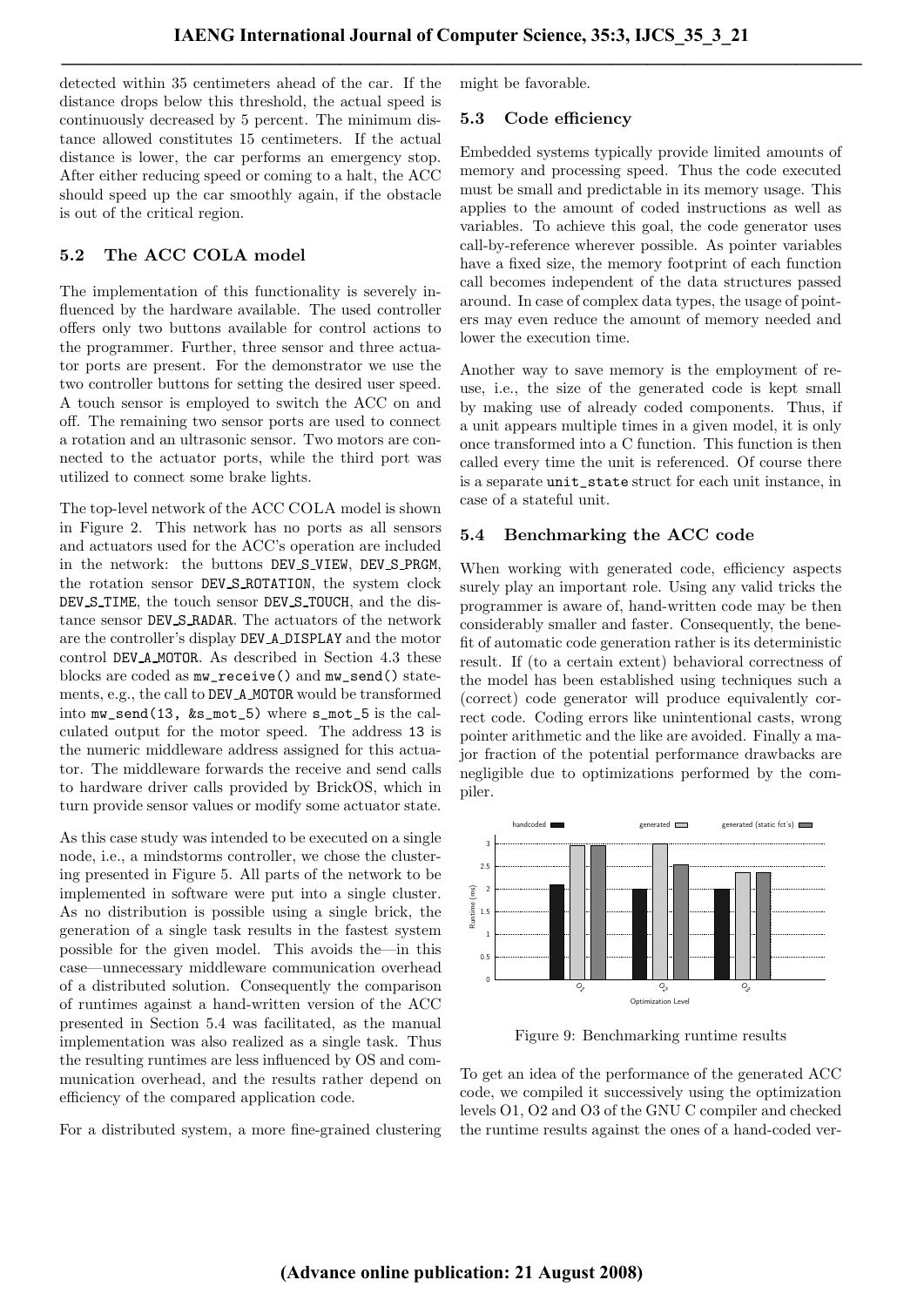sion of the ACC. To give an impression of the quality of our manually coded version, we give the lines of code (LOC) as metrics. The hand-coded version fulfills the same functionality using 75 LOC, while the code generator produced 249 LOC for the modeled ACC. The resulting binaries were compared regarding their execution times. To minimize errors in the measurement of the running period induced by interrupts, context switches, etc., the ACC algorithm was called consecutively 100 times. We ran this benchmark 20 times for each optimization level. The averaged resulting times are given in Figure 9. The third bar in the diagram, named generated (static  $fct's$ , indicates the values for a version of the generated code with all functions being declared static. As this allows the compiler to disregard the use of the functions from outside the binary, the functions calls can be replaced by their implementation. Thus there is no jump to fulfill and thus the execution time decreases. As can be seen in the diagram, this effect makes most impact in case of the O2 optimization level.

The measurements show that the execution time of our generated code isn't too far from the version implemented by hand. Especially when using the higher optimization levels of the compiler. There the generated code benefits even more than the alternative. At maximum optimization level, i.e., O3, the generated code even nearly reaches the execution times of the hand written version.

# **6 Conclusions**

We presented a translation scheme of models given in the Component Language (COLA) to C code, and a prototypical implementation thereof. The formal semantics of COLA and its small number of syntactic elements allow for a transformation that fully retains the behavior of the model. The performance evaluation shows that, using an optimizing compiler, the execution time of the generated code only has an overhead of 20% when compared to a hand-crafted fully optimized version. We assume that such a low overhead immediately pays off as the generated code is guaranteed to realize the behavior of the model, which has undergone functional validation.

Future enhancements of the code generator will focus on generating more efficient code, i.e., using less memory and CPU time, and integrating more syntactic elements as the vocabulary of COLA is still growing. Recent additions to COLA include the introduction of multidimensional data types, called records, and the use of distinguished model elements representing sensor and actuator elements, namely sources and sinks. Additionally, the COLA standard library is intended to be filled with regularly used units, e.g., integrator, counter, saturation, PID-regulator, etc. The code for these units can be generated and saved for future code generation, thus avoiding to generate it more than once and speeding up the transformation.

Another ongoing project is the use of a model checker for verification of COLA models. To facilitate this, the model is transformed into Promela code and checked using the SPIN [24] model checker. The generator for Promela code is based on the implementation of the C code generator presented here.

# **References**

- [1] S. Schulz, J. W. Rozenblit, and K. Buchenrieder, "Multilevel testing for design verification of embedded systems," IEEE Design & Test of Computers, vol. 19, no. 2, pp. 60– 69, 2002.
- [2] M. Broy, "Automotive software and systems engineering (panel)," in MEMOCODE, pp. 143–149, 2005.
- [3] S. Kugele, M. Tautschnig, A. Bauer, C. Schallhart, S. Merenda, W. Haberl, C. Kühnel, F. Müller, Z. Wang, D. Wild, S. Rittmann, and M. Wechs, "COLA – The component language," Tech. Rep. TUM-I0714, Institut für Informatik, Technische Universität München, Sept. 2007.
- [4] T. A. Henzinger and J. Sifakis, "The discipline of embedded systems design," IEEE Computer, vol. 40, no. 10, pp. 32–40, 2007.
- [5] S. Kugele, W. Haberl, M. Tautschnig, and M. Wechs, "Optimizing automatic deployment using non-functional requirement annotations," in Proceedings of International Symposium On Leveraging Applications of Formal Methods, Verification and Validation (ISoLA), Springer, 2008. To appear.
- [6] N. Halbwachs, P. Caspi, P. Raymond, and D. Pilaud, "The synchronous data-flow programming language LUSTRE," Proceedings of the IEEE, vol. 79, pp. 1305– 1320, September 1991.
- [7] P. H. Feiler, B. Lewis, and S. Vestal, "The SAE avionics architecture description language (AADL) standard: A basis for model-based architecture-driven embedded systems engineering," in Proceedings of the RTAS 2003 Workshop on Model-Driven Embedded Systems (MDES), May 2003.
- [8] A. Pretschner, M. Broy, I. H. Krüger, and T. Stauner, "Software engineering for automotive systems: A roadmap," in Future of Software Engineering (FOSE '07), pp. 55–71, 2007.
- [9] F. Balarin, Y. Watanabe, H. Hsieh, L. Lavagno, C. Passerone, and A. L. Sangiovanni-Vincentelli, "Metropolis: An integrated electronic system design environment.," IEEE Computer, vol. 36, no. 4, pp. 45–52, 2003.
- [10] E. Bondarev, M. Chaudron, and P. H. N. de With, "CARAT: a toolkit for design and performance analysis of component-based embedded systems," in Proceedings of the conference on Design, automation and test in Europe (DATE 2007), pp. 1024–1029, Mar. 2007.
- [11] P.-A. Hsiung, S.-W. Lin, C.-H. Tseng, T.-Y. Lee, J.-M. Fu, and W.-B. See, "VERTAF: An Application Framework for the Design and Verification of Embedded Real-Time Software," IEEE Transactions on Software Engineering, vol. 30, no. 10, pp. 656–674, 2004.